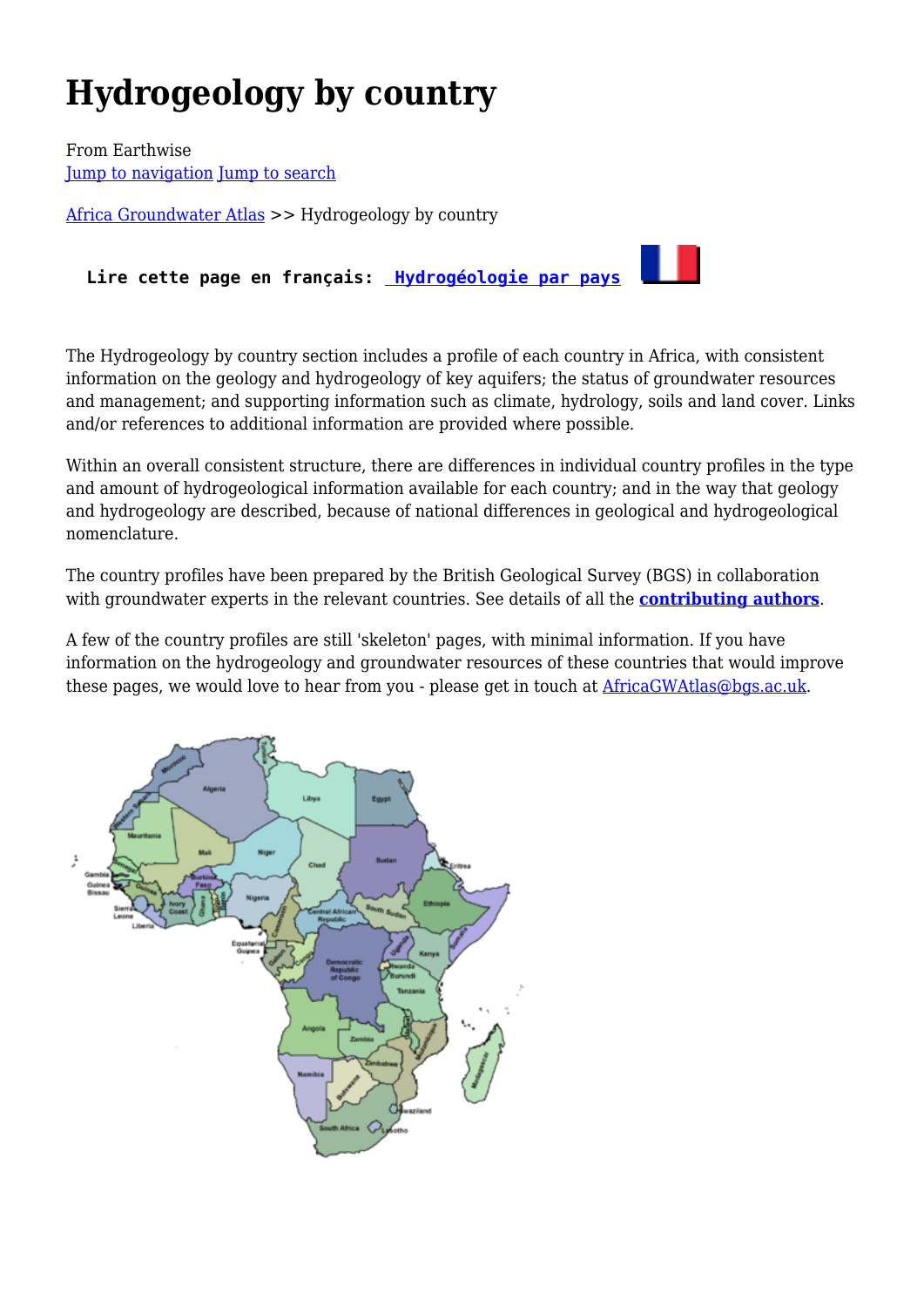A

#### [Hydrogeology of Algeria](http://earthwise.bgs.ac.uk/index.php/Hydrogeology_of_Algeria) ( [Hydrogéologie d'Algérie](http://earthwise.bgs.ac.uk/index.php/Hydrog%C3%A9ologie_d%27Alg%C3%A9rie) ) [Hydrogeology of Angola](http://earthwise.bgs.ac.uk/index.php/Hydrogeology_of_Angola) ( [Hidrogeologia de Angola](http://earthwise.bgs.ac.uk/index.php/Hidrogeologia_de_Angola) )

B

[Hydrogeology of Benin](http://earthwise.bgs.ac.uk/index.php/Hydrogeology_of_Benin) ( [Hydrogéologie du Bénin](http://earthwise.bgs.ac.uk/index.php/Hydrog%C3%A9ologie_du_B%C3%A9nin) ) [Hydrogeology of Botswana](http://earthwise.bgs.ac.uk/index.php/Hydrogeology_of_Botswana) [Hydrogeology of Burkina Faso](http://earthwise.bgs.ac.uk/index.php/Hydrogeology_of_Burkina_Faso) ( [Hydrogéologie du Burkina Faso](http://earthwise.bgs.ac.uk/index.php/Hydrog%C3%A9ologie_du_Burkina_Faso) ) [Hydrogeology of Burundi](http://earthwise.bgs.ac.uk/index.php/Hydrogeology_of_Burundi) ( [Hydrogéologie du Burundi](http://earthwise.bgs.ac.uk/index.php/Hydrog%C3%A9ologie_du_Burundi) )

C

[Hydrogeology of Cameroon](http://earthwise.bgs.ac.uk/index.php/Hydrogeology_of_Cameroon) ( [Hydrogéologie du Cameroun](http://earthwise.bgs.ac.uk/index.php/Hydrog%C3%A9ologie_du_Cameroun) ) [Hydrogeology of the Central African Republic](http://earthwise.bgs.ac.uk/index.php/Hydrogeology_of_Central_African_Republic) ( [Hydrogéologie de la République centrafricaine](http://earthwise.bgs.ac.uk/index.php/Hydrog%C3%A9ologie_de_la_R%C3%A9publique_centrafricaine)  $\lambda$ [Hydrogeology of Chad](http://earthwise.bgs.ac.uk/index.php/Hydrogeology_of_Chad) [Hydrogeology of Comoros](http://earthwise.bgs.ac.uk/index.php/Hydrogeology_of_Comoros) [Hydrogeology of Cote d'Ivoire](http://earthwise.bgs.ac.uk/index.php/Hydrogeology_of_Cote_d%27Ivoire) ( [Hydrogéologie de la Côte d'Ivoire](http://earthwise.bgs.ac.uk/index.php/Hydrog%C3%A9ologie_de_la_C%C3%B4te_d%27Ivoire) )

D

[Hydrogeology of the Democratic Republic of the Congo](http://earthwise.bgs.ac.uk/index.php/Hydrogeology_of_Democratic_Republic_of_the_Congo) ( [Hydrogéologie de la République](http://earthwise.bgs.ac.uk/index.php/Hydrog%C3%A9ologie_de_la_R%C3%A9publique_D%C3%A9mocratique_du_Congo) [Démocratique du Congo](http://earthwise.bgs.ac.uk/index.php/Hydrog%C3%A9ologie_de_la_R%C3%A9publique_D%C3%A9mocratique_du_Congo) ) [Hydrogeology of Djibouti](http://earthwise.bgs.ac.uk/index.php/Hydrogeology_of_Djibouti) ( [Hydrogéologie de Djibouti](http://earthwise.bgs.ac.uk/index.php/Hydrog%C3%A9ologie_de_Djibouti) )

E

[Hydrogeology of Egypt](http://earthwise.bgs.ac.uk/index.php/Hydrogeology_of_Egypt) [Hydrogeology of Equatorial Guinea](http://earthwise.bgs.ac.uk/index.php/Hydrogeology_of_Equatorial_Guinea) [Hydrogeology of Eritrea](http://earthwise.bgs.ac.uk/index.php/Hydrogeology_of_Eritrea) [Hydrogeology of Eswatini \(formerly Swaziland\)](http://earthwise.bgs.ac.uk/index.php/Hydrogeology_of_Swaziland) [Hydrogeology of Ethiopia](http://earthwise.bgs.ac.uk/index.php/Hydrogeology_of_Ethiopia)

G

[Hydrogeology of Gabon](http://earthwise.bgs.ac.uk/index.php/Hydrogeology_of_Gabon) ( [Hydrogéologie du Gabon](http://earthwise.bgs.ac.uk/index.php/Hydrog%C3%A9ologie_du_Gabon) ) [Hydrogeology of the Gambia](http://earthwise.bgs.ac.uk/index.php/Hydrogeology_of_Gambia) [Hydrogeology of Ghana](http://earthwise.bgs.ac.uk/index.php/Hydrogeology_of_Ghana) [Hydrogeology of Guinea](http://earthwise.bgs.ac.uk/index.php/Hydrogeology_of_Guinea) [Hydrogeology of Guinea Bissau](http://earthwise.bgs.ac.uk/index.php/Hydrogeology_of_Guinea_Bissau)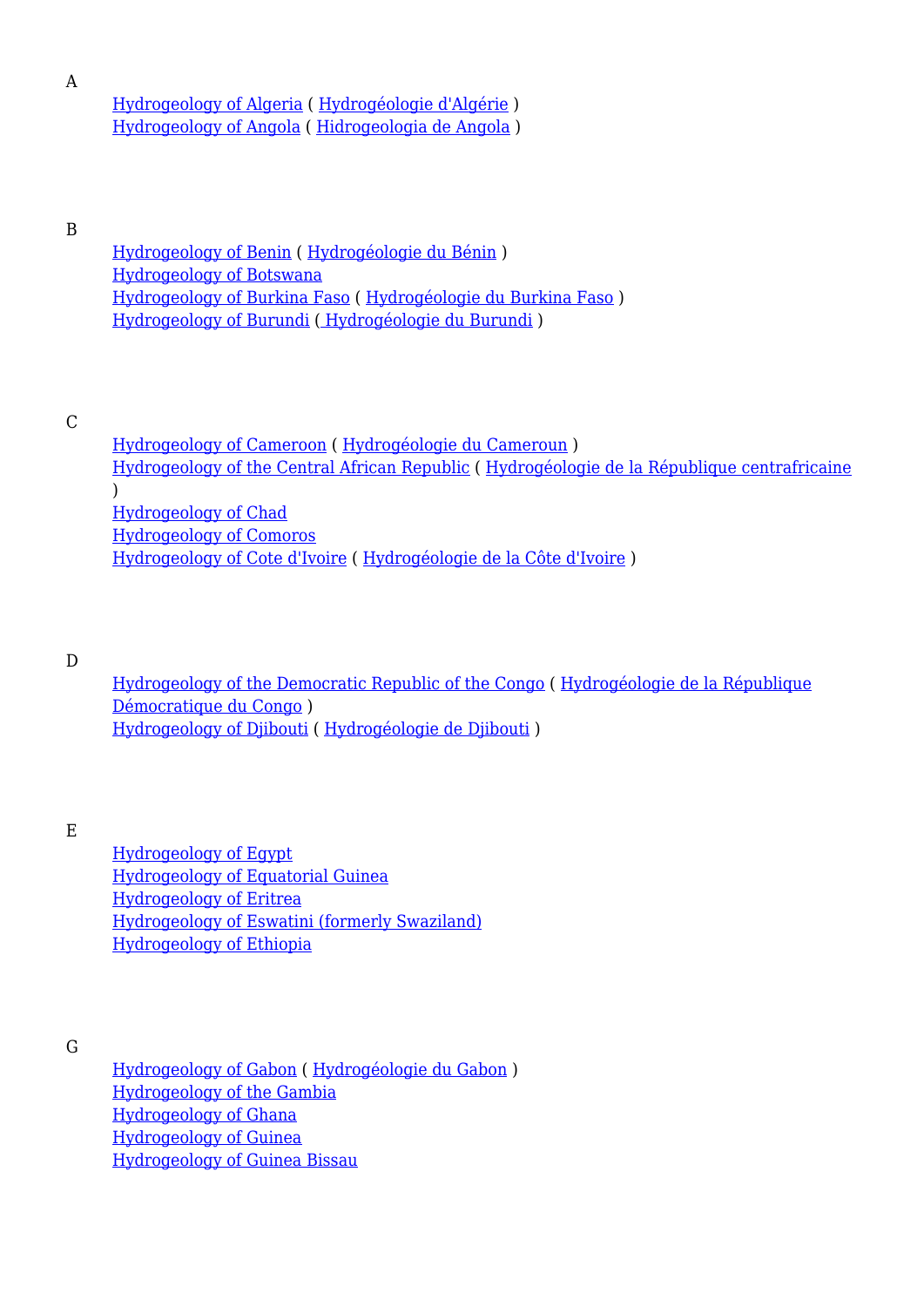K

[Hydrogeology of Kenya](http://earthwise.bgs.ac.uk/index.php/Hydrogeology_of_Kenya)

L

[Hydrogeology of Lesotho](http://earthwise.bgs.ac.uk/index.php/Hydrogeology_of_Lesotho) [Hydrogeology of Liberia](http://earthwise.bgs.ac.uk/index.php/Hydrogeology_of_Liberia) [Hydrogeology of Libya](http://earthwise.bgs.ac.uk/index.php/Hydrogeology_of_Libya)

M

[Hydrogeology of Madagascar](http://earthwise.bgs.ac.uk/index.php/Hydrogeology_of_Madagascar) ( [Hydrogéologie de Madagascar](http://earthwise.bgs.ac.uk/index.php/Hydrog%C3%A9ologie_de_Madagascar) ) [Hydrogeology of Malawi](http://earthwise.bgs.ac.uk/index.php/Hydrogeology_of_Malawi) [Hydrogeology of Mali](http://earthwise.bgs.ac.uk/index.php/Hydrogeology_of_Mali) ( [Hydrogéologie du Mali](http://earthwise.bgs.ac.uk/index.php/Hydrog%C3%A9ologie_du_Mali) ) [Hydrogeology of Mauritania](http://earthwise.bgs.ac.uk/index.php/Hydrogeology_of_Mauritania) ( [Hydrogéologie de la Mauritanie](http://earthwise.bgs.ac.uk/index.php/Hydrog%C3%A9ologie_de_la_Mauritanie) ) [Hydrogeology of Morocco & Western Sahara \(Moroccan Sahara\)](http://earthwise.bgs.ac.uk/index.php/Hydrogeology_of_Morocco_%26_Western_Sahara_(Moroccan_Sahara)) ( [Hydrogéologie du Maroc et](http://earthwise.bgs.ac.uk/index.php/Hydrog%C3%A9ologie_du_Maroc_et_du_Sahara_occidental_(Sahara_marocain)) [du Sahara occidental \(Sahara marocain\)](http://earthwise.bgs.ac.uk/index.php/Hydrog%C3%A9ologie_du_Maroc_et_du_Sahara_occidental_(Sahara_marocain))) [Hydrogeology of Mozambique](http://earthwise.bgs.ac.uk/index.php/Hydrogeology_of_Mozambique)

N

[Hydrogeology of Namibia](http://earthwise.bgs.ac.uk/index.php/Hydrogeology_of_Namibia) [Hydrogeology of Niger](http://earthwise.bgs.ac.uk/index.php/Hydrogeology_of_Niger) ( [Hydrogéologie du Niger](http://earthwise.bgs.ac.uk/index.php/Hydrog%C3%A9ologie_du_Niger) ) [Hydrogeology of Nigeria](http://earthwise.bgs.ac.uk/index.php/Hydrogeology_of_Nigeria)

R

[Hydrogeology of the Republic of the Congo](http://earthwise.bgs.ac.uk/index.php/Hydrogeology_of_Republic_of_Congo) ( [Hydrogéologie de le République du Congo](http://earthwise.bgs.ac.uk/index.php/Hydrog%C3%A9ologie_de_le_R%C3%A9publique_du_Congo) ) [Hydrogeology of Rwanda](http://earthwise.bgs.ac.uk/index.php/Hydrogeology_of_Rwanda)

S

[Hydrogeology of Senegal](http://earthwise.bgs.ac.uk/index.php/Hydrogeology_of_Senegal) ( [Hydrogéologie du Sénégal](http://earthwise.bgs.ac.uk/index.php/Hydrog%C3%A9ologie_du_S%C3%A9n%C3%A9gal) ) [Hydrogeology of Sierra Leone](http://earthwise.bgs.ac.uk/index.php/Hydrogeology_of_Sierra_Leone) [Hydrogeology of Somalia](http://earthwise.bgs.ac.uk/index.php/Hydrogeology_of_Somalia) [Hydrogeology of South Africa](http://earthwise.bgs.ac.uk/index.php/Hydrogeology_of_South_Africa) [Hydrogeology of South Sudan](http://earthwise.bgs.ac.uk/index.php/Hydrogeology_of_South_Sudan) [Hydrogeology of Sudan](http://earthwise.bgs.ac.uk/index.php/Hydrogeology_of_Sudan)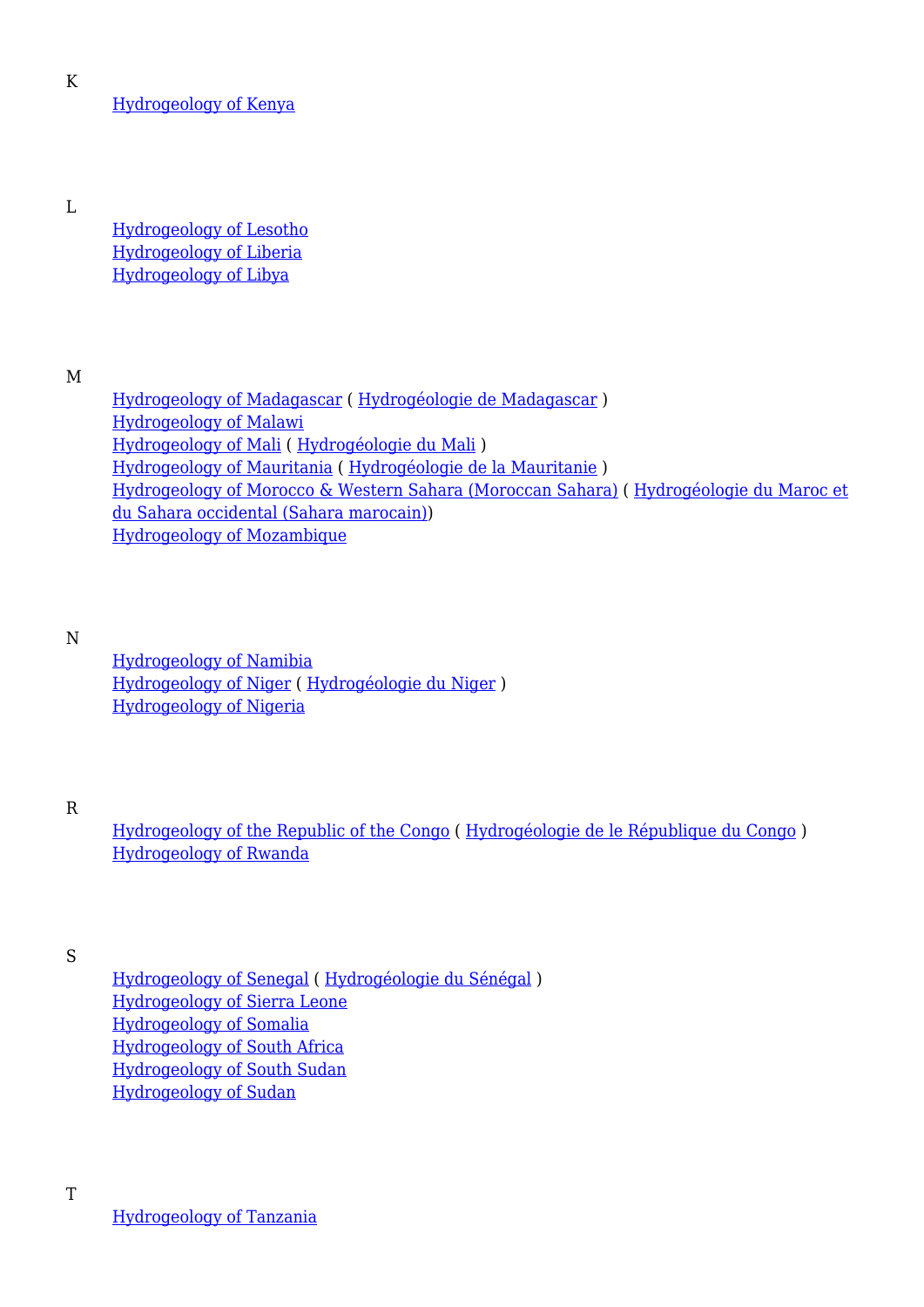[Hydrogeology of Togo](http://earthwise.bgs.ac.uk/index.php/Hydrogeology_of_Togo) ( [Hydrogéologie du Togo](http://earthwise.bgs.ac.uk/index.php/Hydrog%C3%A9ologie_du_Togo) ) [Hydrogeology of Tunisia](http://earthwise.bgs.ac.uk/index.php/Hydrogeology_of_Tunisia) ( [Hydrogéologie de la Tunisie](http://earthwise.bgs.ac.uk/index.php/Hydrog%C3%A9ologie_de_la_Tunisie) )

U [Hydrogeology of Uganda](http://earthwise.bgs.ac.uk/index.php/Hydrogeology_of_Uganda)

Z

[Hydrogeology of Zambia](http://earthwise.bgs.ac.uk/index.php/Hydrogeology_of_Zambia) [Hydrogeology of Zimbabwe](http://earthwise.bgs.ac.uk/index.php/Hydrogeology_of_Zimbabwe)

A list of the contributing authors is **[here](http://earthwise.bgs.ac.uk/index.php/List_of_Authors)**.

#### [Africa Groundwater Atlas](http://earthwise.bgs.ac.uk/index.php/Africa_Groundwater_Atlas_Home) >> Hydrogeology by country

Retrieved from ['http://earthwise.bgs.ac.uk/index.php?title=Hydrogeology\\_by\\_country&oldid=44977](http://earthwise.bgs.ac.uk/index.php?title=Hydrogeology_by_country&oldid=44977)' [Categories:](http://earthwise.bgs.ac.uk/index.php/Special:Categories)

- [Hydrogeology by country](http://earthwise.bgs.ac.uk/index.php/Category:Hydrogeology_by_country)
- [Africa Groundwater Atlas](http://earthwise.bgs.ac.uk/index.php/Category:Africa_Groundwater_Atlas)

# **Navigation menu**

# **Personal tools**

- Not logged in
- [Talk](http://earthwise.bgs.ac.uk/index.php/Special:MyTalk)
- [Contributions](http://earthwise.bgs.ac.uk/index.php/Special:MyContributions)
- [Log in](http://earthwise.bgs.ac.uk/index.php?title=Special:UserLogin&returnto=Hydrogeology+by+country&returntoquery=action%3Dmpdf)
- [Request account](http://earthwise.bgs.ac.uk/index.php/Special:RequestAccount)

# **Namespaces**

- [Page](http://earthwise.bgs.ac.uk/index.php/Hydrogeology_by_country)
- [Discussion](http://earthwise.bgs.ac.uk/index.php?title=Talk:Hydrogeology_by_country&action=edit&redlink=1)

 $\Box$ 

# **Variants**